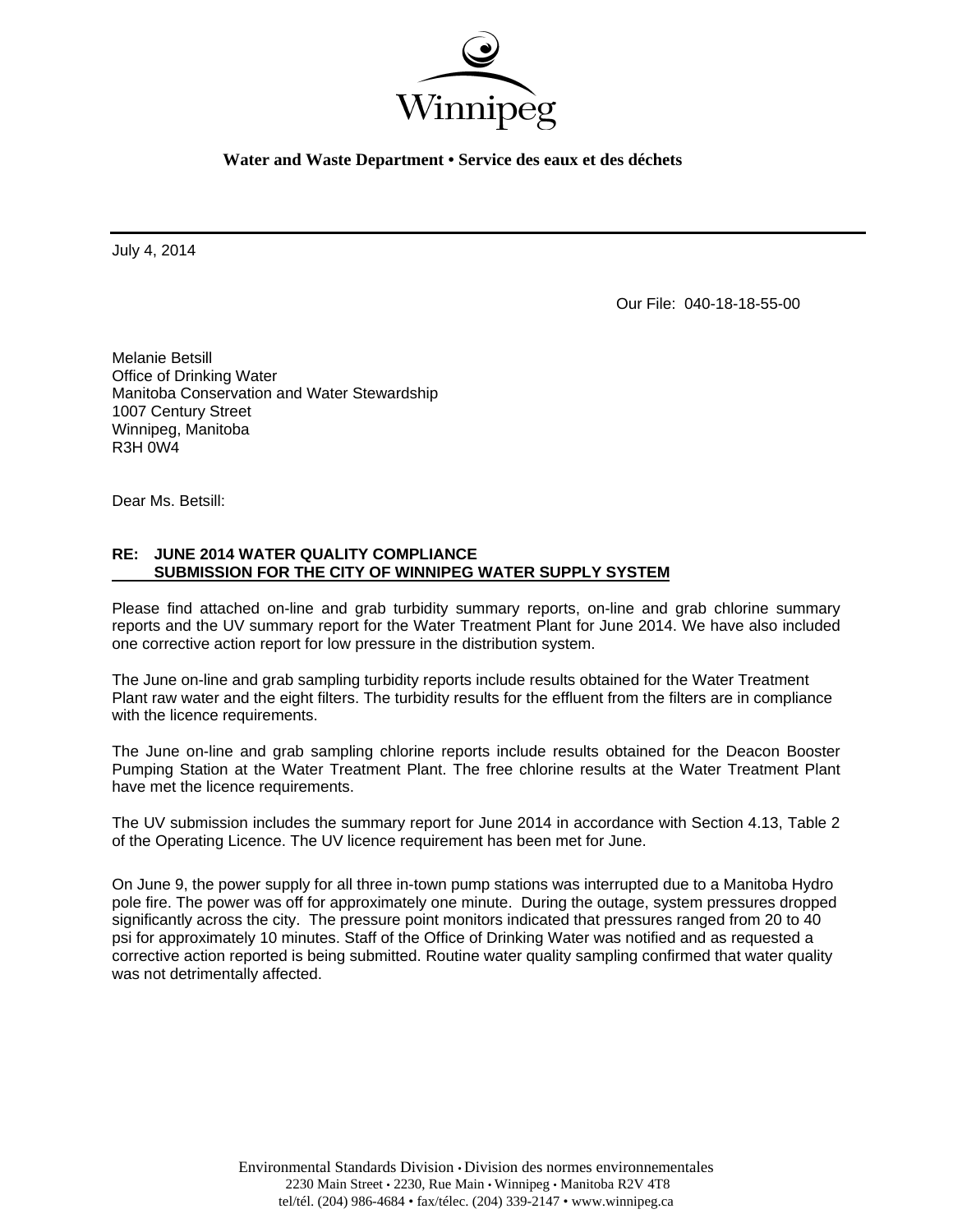Please let me know of any concerns or questions respecting this submission. I may be reached by telephone at 204-986-4807 or by e-mail at kkjartanson@winnipeg.ca.

Thanks for your ongoing cooperation and understanding in this matter.

Yours sincerely,

*Original signed by:* 

K.J.T. Kjartanson, P.Eng. Manager of Environmental Standards

KJTK:rg **Attachments** 

c:(e-mail)

 Dr. L. Richards, Winnipeg Regional Health Authority Dr. H. Chang, Winnipeg Regional Health Authority Dr. S. Roberecki, Manitoba Health D.P. Sacher, P.Eng G. Patton, P.Eng. T. Shanks, P.Eng. A. J. Weremy, P.Eng. S. Fletcher

N:\Compliance Reporting\Submittal Letters\2014\ODW- Letters\Betsill Water June 2014.doc

Embrace the spirit . Vivez l'esprit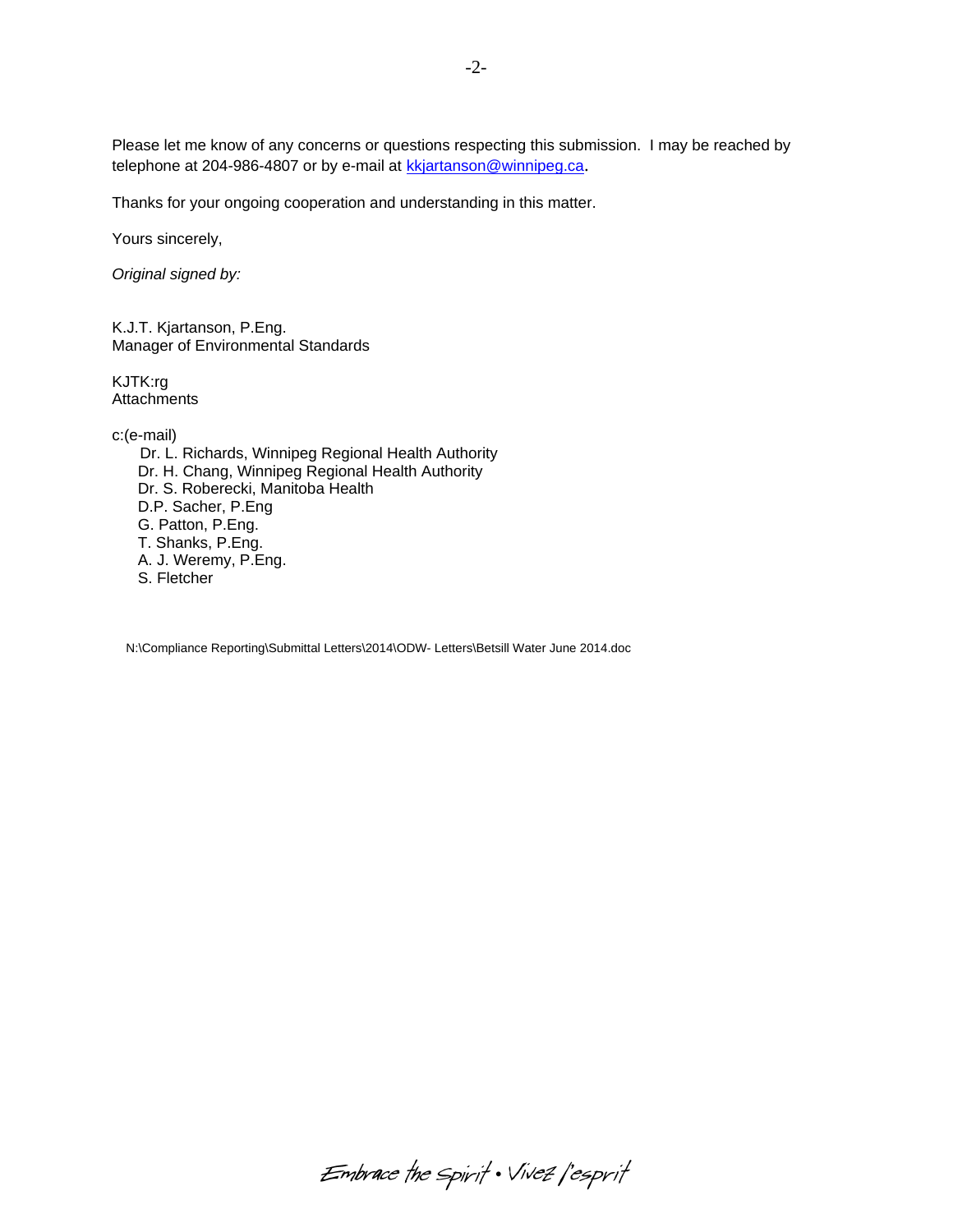

### WATER AND WASTE DEPARTMENT**CITY OF WINNIPEG**

# WATER SERVICES

| WATER TREATMENT PLANT TURBIDITY ON-LINE MONITORING REPORT |                                                                                             |      |           |               |      |               |           |               |      |               |      |               |      |               |      |               |      |               |
|-----------------------------------------------------------|---------------------------------------------------------------------------------------------|------|-----------|---------------|------|---------------|-----------|---------------|------|---------------|------|---------------|------|---------------|------|---------------|------|---------------|
|                                                           | June 2014 Turbidity (NTU)                                                                   |      |           |               |      |               |           |               |      |               |      |               |      |               |      |               |      |               |
|                                                           | Raw                                                                                         |      | Filter #1 |               |      | Filter #2     | Filter #3 |               |      | Filter #4     |      | Filter #5     |      | Filter #6     |      | Filter #7     |      | Filter #8     |
|                                                           | Date                                                                                        | Avg  | Avg       | Max           | Avg  | Max           | Avg       | Max           | Avg  | Max           | Avg  | Max           | Avg  | Max           | Avg  | Max           | Avg  | Max           |
|                                                           | 1/06/2014                                                                                   | 1.08 | 0.04      | 0.08          | 0.03 | 0.07          | 0.01      | 0.01          | 0.01 | 0.02          | 0.04 | 0.07          | 0.04 | 0.09          | 0.01 | 0.04          | 0.01 | 0.01          |
|                                                           | 2/06/2014                                                                                   | 1.05 | 0.05      | 0.11          | 0.04 | 0.05          | 0.01      | 0.02          | 0.02 | 0.05          | 0.04 | 0.10          | 0.05 | 0.06          | 0.01 | 0.05          | 0.01 | 0.02          |
|                                                           | 3/06/2014                                                                                   | 1.04 | 0.08      | 0.21          | 0.06 | 0.11          | 0.03      | 0.17          | 0.03 | 0.11          | 0.07 | 0.09          | 0.09 | 0.15          | 0.05 | 0.12          | 0.01 | 0.06          |
|                                                           | 4/06/2014                                                                                   | 1.04 | 0.07      | 0.14          | 0.06 | 0.11          | 0.07      | 0.12          | 0.04 | 0.10          | 0.06 | 0.17          | 0.08 | 0.18          | 0.04 | 0.10          | 0.01 | 0.08          |
|                                                           | 5/06/2014                                                                                   | 1.15 | 0.07      | 0.14          | 0.05 | 0.14          | 0.06      | 0.09          | 0.04 | 0.09          | 0.07 | 0.15          | 0.08 | 0.15          | 0.03 | 0.15          | 0.01 | 0.08          |
|                                                           | 6/06/2014                                                                                   | 1.24 | 0.08      | 0.15          | 0.06 | 0.13          | 0.07      | 0.17          | 0.05 | 0.13          | 0.08 | 0.16          | 0.09 | 0.17          | 0.05 | 0.12          | 0.03 | 0.11          |
|                                                           | 7/06/2014                                                                                   | 1.19 | 0.09      | 0.16          | 0.05 | 0.13          | 0.07      | 0.17          | 0.05 | 0.13          | 0.08 | 0.16          | 0.08 | 0.17          | 0.05 | 0.12          | 0.03 | 0.09          |
|                                                           | 8/06/2014                                                                                   | 1.24 | 0.08      | 0.16          | 0.05 | 0.09          | 0.06      | 0.13          | 0.05 | 0.09          | 0.06 | 0.12          | 0.07 | 0.14          | 0.04 | 0.13          | 0.02 | 0.06          |
|                                                           | 9/06/2014                                                                                   | 1.23 | 0.08      | 0.11          | 0.05 | 0.09          | 0.05      | 0.11          | 0.04 | 0.08          | 0.06 | 0.10          | 0.08 | 0.16          | 0.03 | 0.09          | 0.02 | 0.25          |
|                                                           | 10/06/2014                                                                                  | 1.37 | 0.09      | 0.14          | 0.04 | 0.09          | 0.04      | 0.07          | 0.03 | 0.08          | 0.06 | 0.08          | 0.06 | 0.16          | 0.02 | 0.06          | 0.01 | 0.05          |
|                                                           | 11/06/2014                                                                                  | 1.50 | 0.08      | 0.14          | 0.04 | 0.10          | 0.05      | 0.09          | 0.04 | 0.08          | 0.05 | 0.10          | 0.06 | 0.11          | 0.02 | 0.07          | 0.01 | 0.02          |
|                                                           | 12/06/2014                                                                                  | 1.81 | 0.08      | 0.14          | 0.04 | 0.05          | 0.04      | 0.10          | 0.03 | 0.08          | 0.05 | 0.10          | 0.05 | 0.14          | 0.02 | 0.04          | 0.01 | 0.06          |
|                                                           | 13/06/2014                                                                                  | 2.22 | 0.07      | 0.10          | 0.04 | 0.08          | 0.03      | 0.07          | 0.03 | 0.07          | 0.04 | 0.09          | 0.06 | 0.09          | 0.01 | 0.06          | 0.01 | 0.06          |
|                                                           | 14/06/2014                                                                                  | 1.72 | 0.08      | 0.12          | 0.03 | 0.06          | 0.02      | 0.03          | 0.02 | 0.06          | 0.04 | 0.06          | 0.04 | 0.11          | 0.01 | 0.04          | 0.01 | 0.04          |
|                                                           | 15/06/2014                                                                                  | 1.17 | 0.07      | 0.12          | 0.02 | 0.06          | 0.02      | 0.04          | 0.02 | 0.05          | 0.03 | 0.07          | 0.04 | 0.09          | 0.01 | 0.01          | 0.01 | 0.01          |
|                                                           | 16/06/2014                                                                                  | 1.19 | 0.08      | 0.09          | 0.03 | 0.05          | 0.02      | 0.06          | 0.02 | 0.07          | 0.03 | 0.06          | 0.04 | 0.06          | 0.01 | 0.03          | 0.01 | 0.19          |
|                                                           | 17/06/2014                                                                                  | 1.18 | 0.07      | 0.13          | 0.02 | 0.06          | 0.03      | 0.04          | 0.02 | 0.03          | 0.04 | 0.06          | 0.04 | 0.10          | 0.01 | 0.03          | 0.01 | 0.03          |
|                                                           | 18/06/2014                                                                                  | 1.19 | 0.07      | 0.12          | 0.02 | 0.04          | 0.00      | 0.03          | 0.02 | 0.06          | 0.04 | 0.06          | 0.04 | 0.09          | 0.01 | 0.01          | 0.01 | 0.02          |
|                                                           | 19/06/2014                                                                                  | 1.13 | 0.07      | 0.10          | 0.03 | 0.09          | 0.02      | 0.15          | 0.02 | 0.10          | 0.03 | 0.11          | 0.05 | 0.07          | 0.01 | 0.04          | 0.01 | 0.03          |
|                                                           | 20/06/2014                                                                                  | 0.98 | 0.11      | 0.16          | 0.04 | 0.13          | 0.04      | 0.07          | 0.05 | 0.07          | 0.08 | 0.14          | 0.08 | 0.19          | 0.03 | 0.14          | 0.02 | 0.14          |
|                                                           | 21/06/2014                                                                                  | 1.00 | 0.09      | 0.20          | 0.04 | 0.07          | 0.07      | 0.16          | 0.05 | 0.13          | 0.06 | 0.16          | 0.06 | 0.20          | 0.05 | 0.08          | 0.04 | 0.10          |
|                                                           | 22/06/2014                                                                                  | 0.95 | 0.07      | 0.15          | 0.05 | 0.11          | 0.03      | 0.12          | 0.03 | 0.11          | 0.04 | 0.12          | 0.06 | 0.11          | 0.01 | 0.08          | 0.01 | 0.09          |
|                                                           | 23/06/2014                                                                                  | 0.76 | 0.04      | 0.11          | 0.03 | 0.10          | 0.03      | 0.15          | 0.03 | 0.05          | 0.04 | 0.11          | 0.03 | 0.14          | 0.01 | 0.04          | 0.00 | 0.05          |
|                                                           | 24/06/2014                                                                                  | 0.69 | 0.03      | 0.11          | 0.03 | 0.09          | 0.04      | 0.05          | 0.03 | 0.10          | 0.03 | 0.11          | 0.03 | 0.13          | 0.00 | 0.01          | 0.01 | 0.01          |
|                                                           | 25/06/2014                                                                                  | 0.83 | 0.03      | 0.10          | 0.04 | 0.05          | 0.04      | 0.13          | 0.03 | 0.10          | 0.03 | 0.10          | 0.03 | 0.11          | 0.01 | 0.05          | 0.00 | 0.07          |
|                                                           | 26/06/2014                                                                                  | 0.86 | 0.06      | 0.13          | 0.07 | 0.14          | 0.07      | 0.22          | 0.05 | 0.22          | 0.05 | 0.22          | 0.09 | 0.18          | 0.06 | 0.17          | 0.04 | 0.18          |
|                                                           | 27/06/2014                                                                                  | 0.92 | 0.09      | 0.21          | 0.06 | 0.20          | 0.05      | 0.18          | 0.07 | 0.14          | 0.11 | 0.20          | 0.08 | 0.25          | 0.05 | 0.18          | 0.03 | 0.12          |
|                                                           | 28/06/2014                                                                                  | 0.92 | 0.03      | 0.12          | 0.03 | 0.12          | 0.01      | 0.05          | 0.04 | 0.15          | 0.04 | 0.15          | 0.05 | 0.14          | 0.01 | 0.04          | 0.02 | 0.12          |
|                                                           | 29/06/2014                                                                                  | 1.09 | 0.03      | 0.15          | 0.05 | 0.08          | 0.03      | 0.07          | 0.05 | 0.13          | 0.05 | 0.15          | 0.05 | 0.07          | 0.03 | 0.07          | 0.02 | 0.06          |
|                                                           | 30/06/2014                                                                                  | 1.10 | 0.06      | 0.12          | 0.04 | 0.14          | 0.03      | 0.16          | 0.05 | 0.10          | 0.05 | 0.11          | 0.07 | 0.18          | 0.01 | 0.15          | 0.01 | 0.03          |
|                                                           |                                                                                             |      |           |               |      |               |           |               |      |               |      |               |      |               |      |               |      |               |
|                                                           | Total Number of Measurements Taken, A:<br>Turbidity Standard for Monitoring Location (NTU): |      |           | 14976<br>0.30 |      | 14904<br>0.30 |           | 14266<br>0.30 |      | 12055<br>0.30 |      | 15292<br>0.30 |      | 15579<br>0.30 |      | 14076<br>0.30 |      | 15106<br>0.30 |
|                                                           | Number of Measurements Meeting Standard, B:                                                 |      |           | 14976         |      | 14904         |           | 14266         |      | 12055         |      | 15292         |      | 15579         |      | 14076         |      | 15106         |
|                                                           | Compliance with Turbidity Standard, C = B/A X 100%:                                         |      |           | 100.00%       |      | 100.00%       |           | 100.00%       |      | 100.00%       |      | 100.00%       |      | 100.00%       |      | 100.00%       |      | 100.00%       |

File Path: N:\Water Treatment Branch\Administration\Reports\Regulatory Submissions\Turbidity\2014\06-June

**Submitted By (Print): Signature:** D.Merredew

Signature: Original signed by D.Merredew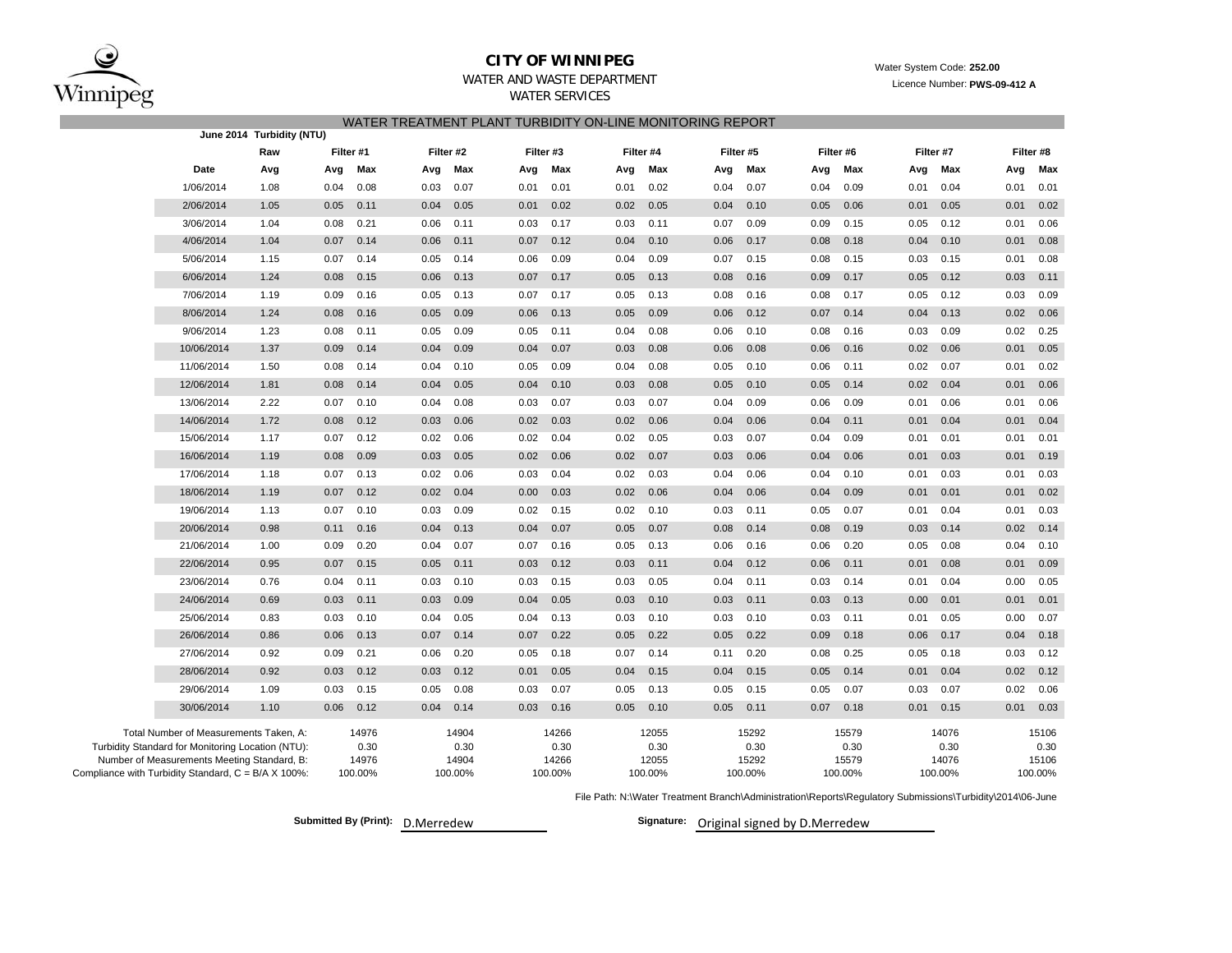

#### CITY OF WINNIPEG WATER AND WASTE DEPARTMENT ENVIRONMENTAL STANDARDS DIVISION

## **WATER TREATMENT PLANT TURBIDITY GRAB MONITORING REPORT**

| Water System Code: 252.00                                |                  |                 |                 |                     |                        |           |                     |                     |           |
|----------------------------------------------------------|------------------|-----------------|-----------------|---------------------|------------------------|-----------|---------------------|---------------------|-----------|
| Licence No. PWS-09-412 A                                 |                  |                 |                 |                     | <b>Turbidity (NTU)</b> |           |                     |                     |           |
| <b>Date</b>                                              | <b>Raw Water</b> | <b>Filter 1</b> | <b>Filter 2</b> | Filter <sub>3</sub> | Filter 4               | Filter 5  | Filter <sub>6</sub> | Filter <sub>7</sub> | Filter 8  |
| 01-Jun-2014                                              | <b>NS</b>        | <b>NS</b>       | <b>NS</b>       | <b>NS</b>           | <b>NS</b>              | <b>NS</b> | <b>NS</b>           | <b>NS</b>           | <b>NS</b> |
| 02-Jun-2014                                              | 0.79             | 0.06            | 0.06            | 0.10                | 0.07                   | 0.07      | 0.07                | 0.10                | 0.07      |
| 03-Jun-2014                                              | 0.88             | 0.11            | 0.11            | 0.14                | 0.10                   | 0.10      | 0.16                | 0.11                | 0.15      |
| 04-Jun-2014                                              | 0.86             | 0.13            | 0.12            | 0.12                | 0.17                   | 0.15      | 0.18                | 0.13                | 0.11      |
| 05-Jun-2014                                              | 0.96             | 0.12            | 0.08            | 0.10                | 0.10                   | 0.15      | 0.19                | 0.09                | 0.08      |
| 06-Jun-2014                                              | 1.04             | 0.24            | 0.19            | 0.22                | 0.20                   | 0.25      | 0.15                | 0.18                | 0.21      |
| 07-Jun-2014                                              | <b>NS</b>        | <b>NS</b>       | <b>NS</b>       | <b>NS</b>           | <b>NS</b>              | <b>NS</b> | <b>NS</b>           | <b>NS</b>           | <b>NS</b> |
| 08-Jun-2014                                              | <b>NS</b>        | <b>NS</b>       | <b>NS</b>       | <b>NS</b>           | <b>NS</b>              | <b>NS</b> | <b>NS</b>           | <b>NS</b>           | <b>NS</b> |
| 09-Jun-2014                                              | 0.88             | 0.10            | 0.09            | 0.09                | 0.08                   | 0.09      | 0.12                | 0.12                | 0.11      |
| 10-Jun-2014                                              | 1.07             | 0.09            | 0.10            | 0.08                | 0.07                   | 0.09      | 0.11                | 0.07                | 0.18      |
| 11-Jun-2014                                              | 1.09             | 0.12            | 0.08            | 0.10                | 0.08                   | 0.09      | 0.12                | 0.08                | 0.08      |
| 12-Jun-2014                                              | 0.94             | 0.20            | 0.10            | 0.17                | 0.14                   | 0.20      | 0.13                | 0.12                | 0.18      |
| 13-Jun-2014                                              | 0.90             | 0.07            | 0.08            | 0.07                | 0.09                   | 0.08      | 0.08                | 0.09                | 0.12      |
| 14-Jun-2014                                              | <b>NS</b>        | <b>NS</b>       | <b>NS</b>       | <b>NS</b>           | <b>NS</b>              | <b>NS</b> | <b>NS</b>           | <b>NS</b>           | <b>NS</b> |
| 15-Jun-2014                                              | <b>NS</b>        | <b>NS</b>       | <b>NS</b>       | <b>NS</b>           | <b>NS</b>              | <b>NS</b> | <b>NS</b>           | <b>NS</b>           | <b>NS</b> |
| 16-Jun-2014                                              | 0.81             | 0.05            | 0.05            | 0.08                | 0.05                   | < 0.05    | 0.08                | 0.07                | 0.07      |
| 17-Jun-2014                                              | 0.81             | 0.07            | 0.08            | 0.07                | 0.06                   | 0.06      | 0.10                | 0.06                | 0.07      |
| 18-Jun-2014                                              | 0.98             | 0.05            | 0.07            | O/L                 | 0.07                   | 0.05      | 0.05                | 0.07                | 0.07      |
| 19-Jun-2014                                              | 0.95             | 0.06            | 0.07            | O/L                 | 0.05                   | 0.06      | 0.12                | 0.08                | 0.09      |
| 20-Jun-2014                                              | 0.76             | 0.15            | 0.17            | 0.12                | 0.12                   | 0.15      | 0.23                | 0.08                | 0.14      |
| 21-Jun-2014                                              | <b>NS</b>        | <b>NS</b>       | <b>NS</b>       | 0.13                | <b>NS</b>              | <b>NS</b> | <b>NS</b>           | <b>NS</b>           | <b>NS</b> |
| 22-Jun-2014                                              | <b>NS</b>        | <b>NS</b>       | <b>NS</b>       | <b>NS</b>           | <b>NS</b>              | <b>NS</b> | <b>NS</b>           | <b>NS</b>           | <b>NS</b> |
| 23-Jun-2014                                              | 0.69             | 0.11            | 0.08            | 0.07                | 0.07                   | 0.06      | 0.09                | 0.05                | 0.07      |
| 24-Jun-2014                                              | 0.61             | 0.08            | 0.06            | 0.07                | 0.08                   | 0.06      | 0.07                | 0.06                | 0.06      |
| 25-Jun-2014                                              | 0.69             | 0.06            | 0.06            | 0.08                | 0.08                   | 0.06      | 0.06                | 0.06                | 0.06      |
| 26-Jun-2014                                              | 0.74             | 0.12            | 0.10            | 0.20                | 0.07                   | 0.06      | 0.06                | 0.08                | 0.09      |
| 27-Jun-2014                                              | 0.78             | 0.20            | 0.17            | 0.17                | 0.17                   | 0.17      | 0.27                | 0.27                | 0.16      |
| 28-Jun-2014                                              | <b>NS</b>        | <b>NS</b>       | <b>NS</b>       | <b>NS</b>           | <b>NS</b>              | <b>NS</b> | NS                  | <b>NS</b>           | <b>NS</b> |
| 29-Jun-2014                                              | <b>NS</b>        | <b>NS</b>       | <b>NS</b>       | <b>NS</b>           | <b>NS</b>              | <b>NS</b> | <b>NS</b>           | <b>NS</b>           | <b>NS</b> |
| 30-Jun-2014                                              | 0.87             | 0.14            | 0.17            | 0.08                | 0.11                   | 0.12      | 0.18                | 0.11                | 0.10      |
| Total number of measurements taken, A:                   |                  | 21              | 21              | 20                  | 21                     | 20        | 21                  | 21                  | 21        |
| <b>Turbidity Standard for Monitoring Location (NTU):</b> |                  | 0.30            | 0.30            | 0.30                | 0.30                   | 0.30      | 0.30                | 0.30                | 0.30      |
| Number of measurements meeting standard, B:              |                  | 21              | 21              | 20                  | 21                     | 20        | 21                  | 21                  | 21        |
| Compliance with Turbidity Standard, C= B/A X 100%:       | 100%             | 100%            | 100%            | 100%                | 100%                   | 100%      | 100%                | 100%                |           |

NS: No Sample NA: Not Analyzed OL: Off-Line

**Approved in LIMS By: S.Fletcher/ A.Vanderstel**

Printed From : N:\WQ Data\Routine Water Quality\2014\Turbidity.xls File: WQR3

Date Approved: 3-Jul-14

**Comments: Report Compiled By: H.Demchenko**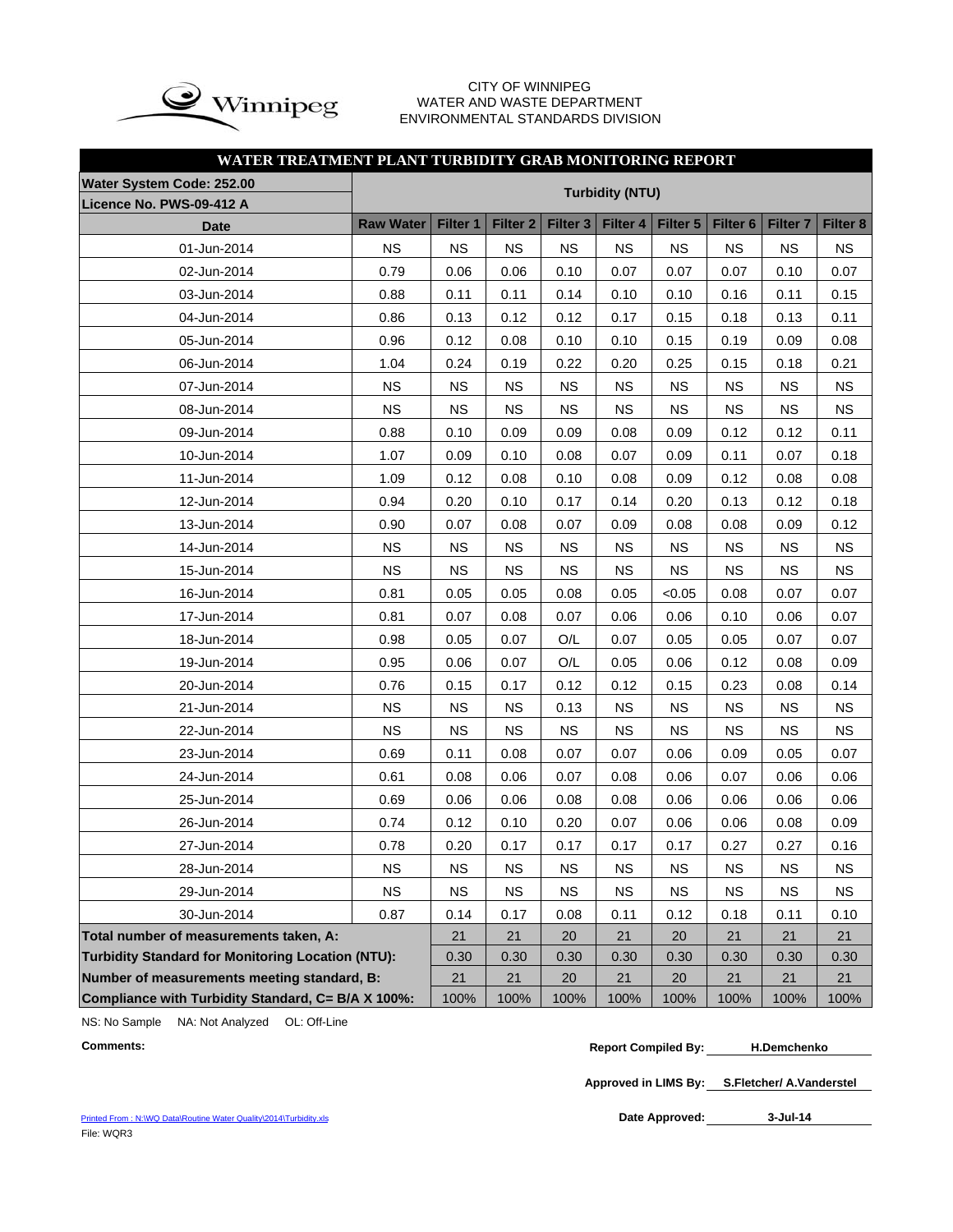

## **City of Winnipeg**

Water and Waste Department Water Services

## WATER TREATMENT PLANT FREE CHLORINE ON-LINE MONITORING REPORT Deacon Booster Pumping Station

| Water System Code:     |  |  |  |  |  |  |  |
|------------------------|--|--|--|--|--|--|--|
| Licence Number:        |  |  |  |  |  |  |  |
| <b>Report Created:</b> |  |  |  |  |  |  |  |

Water System Code: **252.00** Licence Number: **PWS-09-412 A**

01 July 2014 **Report Period: June 2014** 

|                                             |         | <b>BRANCH1</b><br>[mg/L] |         | <b>BRANCH2</b><br>[mg/L] |  |  |  |  |
|---------------------------------------------|---------|--------------------------|---------|--------------------------|--|--|--|--|
| Date                                        | Average | Minimum                  | Average | Minimum                  |  |  |  |  |
| 1/06/2014                                   | 1.04    | 0.89                     | 0.97    | 0.84                     |  |  |  |  |
| 2/06/2014                                   | 1.19    | 1.01                     | 1.04    | 0.97                     |  |  |  |  |
| 3/06/2014                                   | 1.15    | 1.01                     | 1.06    | 0.93                     |  |  |  |  |
| 4/06/2014                                   | 1.01    | 0.90                     | 1.01    | 0.92                     |  |  |  |  |
| 5/06/2014                                   | 0.92    | 0.84                     | 0.93    | 0.84                     |  |  |  |  |
| 6/06/2014                                   | 1.16    | 1.00                     | 1.08    | 0.91                     |  |  |  |  |
| 7/06/2014                                   | 1.09    | 0.99                     | 0.96    | 0.87                     |  |  |  |  |
| 8/06/2014                                   | 1.06    | 0.96                     | 0.98    | 0.91                     |  |  |  |  |
| 9/06/2014                                   | 1.05    | 0.91                     | 1.17    | 0.79                     |  |  |  |  |
| 10/06/2014                                  | 0.94    | 0.88                     | 1.47    | 0.92                     |  |  |  |  |
| 11/06/2014                                  | 1.01    | 0.81                     | 0.99    | 0.89                     |  |  |  |  |
| 12/06/2014                                  | 1.20    | 1.08                     | 1.08    | 0.99                     |  |  |  |  |
| 13/06/2014                                  | 1.19    | 1.07                     | 1.01    | 0.93                     |  |  |  |  |
| 14/06/2014                                  | 1.19    | 1.07                     | 1.11    | 0.99                     |  |  |  |  |
| 15/06/2014                                  | 1.14    | 1.07                     | 1.08    | 0.93                     |  |  |  |  |
| 16/06/2014                                  | 1.19    | 1.00                     | 1.12    | 0.97                     |  |  |  |  |
| 17/06/2014                                  | 1.32    | 1.10                     | 1.19    | 1.09                     |  |  |  |  |
| 18/06/2014                                  | 1.11    | 0.97                     | 1.05    | 0.96                     |  |  |  |  |
| 19/06/2014                                  | 1.15    | 0.99                     | 1.02    | 0.89                     |  |  |  |  |
| 20/06/2014                                  | 1.20    | 0.99                     | 1.26    | 0.91                     |  |  |  |  |
| 21/06/2014                                  | 1.12    | 0.98                     | 1.24    | 1.12                     |  |  |  |  |
| 22/06/2014                                  | 1.08    | 0.94                     | 1.14    | 1.06                     |  |  |  |  |
| 23/06/2014                                  | 1.08    | 0.89                     | 1.05    | 0.92                     |  |  |  |  |
| 24/06/2014                                  | 1.16    | 1.01                     | 1.06    | 0.98                     |  |  |  |  |
| 25/06/2014                                  | 1.13    | 0.99                     | 1.14    | 0.99                     |  |  |  |  |
| 26/06/2014                                  | 1.17    | 1.07                     | 1.17    | 1.08                     |  |  |  |  |
| 27/06/2014                                  | 1.14    | 1.04                     | 1.14    | 1.04                     |  |  |  |  |
| 28/06/2014                                  | 1.14    | 0.93                     | 1.16    | 0.99                     |  |  |  |  |
| 29/06/2014                                  | 1.12    | 0.98                     | 1.14    | 0.94                     |  |  |  |  |
| 30/06/2014                                  | 1.14    | 0.99                     | 1.15    | 1.04                     |  |  |  |  |
| Total Number of Measurements, A:            |         | 20813                    |         | 20772                    |  |  |  |  |
| Minimum Free Chlorine Standard:             |         | 0.50                     |         | 0.50                     |  |  |  |  |
| Number of Measurements Meeting Standard, B: |         | 20813                    | 20772   |                          |  |  |  |  |
| COMPLIANCE, $C = B/A \times 100\%$ :        |         | 100                      |         | 100                      |  |  |  |  |

File Path: N:\Water Treatment Branch\Administration\Reports\Regulatory Submissions\Chlorine\2014\06-June

Submitted By (Print):

D.Merredew **Calcular Signature**: Original signed by D.Merredew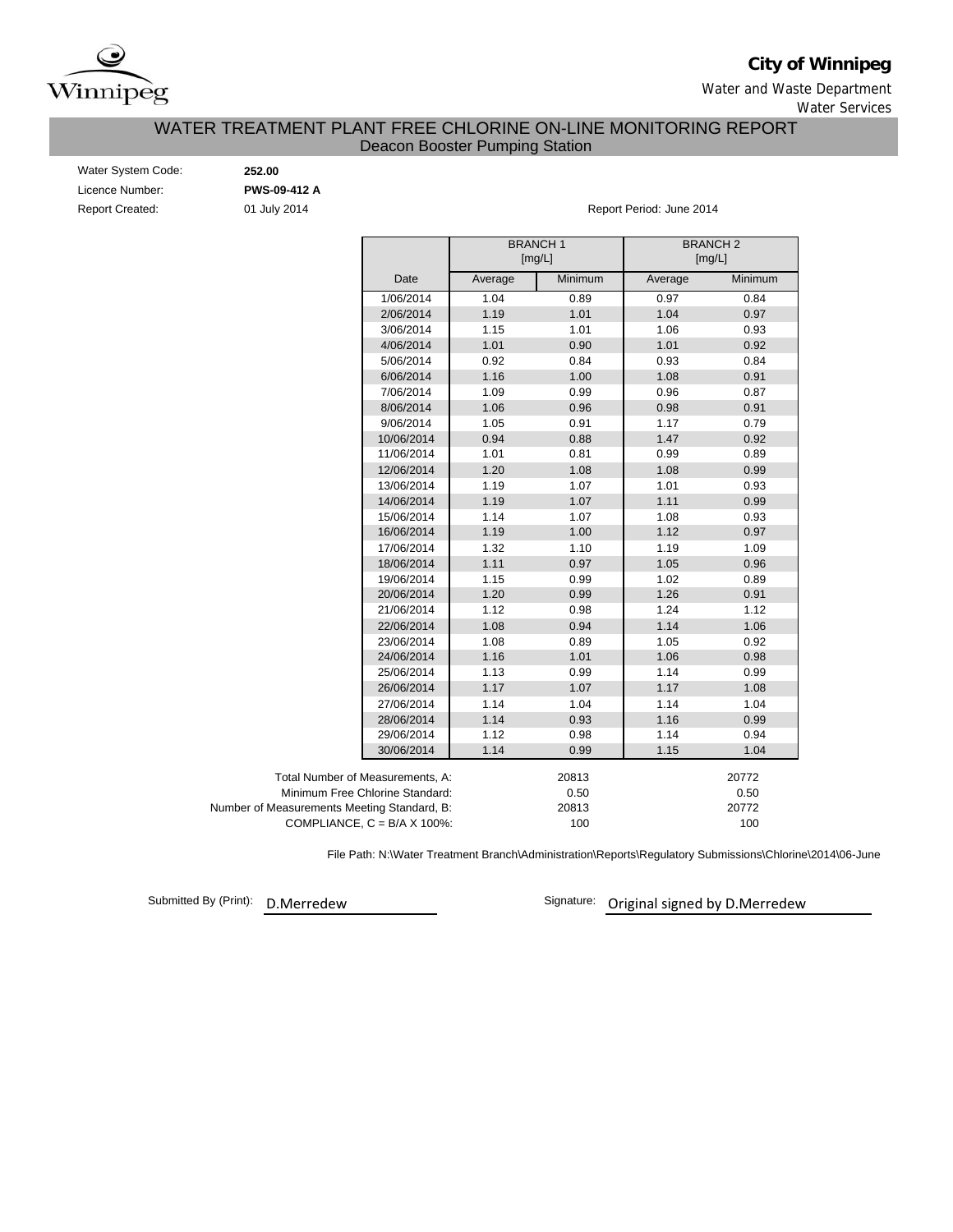

## WATER AND WASTE DEPARTMENT ENVIRONMENTAL STANDARDS DIVISION

| WATER TREATMENT PLANT CHLORINE GRAB MONITORING REPORT |                                |                                 |                                                          |                                 |  |  |  |  |  |
|-------------------------------------------------------|--------------------------------|---------------------------------|----------------------------------------------------------|---------------------------------|--|--|--|--|--|
| Water System Code: 252.00                             |                                | <b>Deacon Booster Pumping</b>   | <b>Deacon Booster Pumping</b><br><b>Station Branch 2</b> |                                 |  |  |  |  |  |
| Licence No. PWS-09-412 A                              |                                | <b>Station Branch 1</b>         |                                                          |                                 |  |  |  |  |  |
|                                                       | <b>Free Chlorine</b><br>(mg/L) | <b>Total Chlorine</b><br>(mg/L) | <b>Free Chlorine</b><br>(mg/L)                           | <b>Total Chlorine</b><br>(mg/L) |  |  |  |  |  |
| <b>Date</b>                                           |                                |                                 |                                                          |                                 |  |  |  |  |  |
| 01-Jun-2014                                           | <b>NS</b>                      | <b>NS</b>                       | <b>NS</b>                                                | <b>NS</b>                       |  |  |  |  |  |
| 02-Jun-2014                                           | 1.25                           | 1.46                            | 1.14                                                     | 1.28                            |  |  |  |  |  |
| 03-Jun-2014                                           | 1.07                           | 1.26                            | 1.04                                                     | 1.18                            |  |  |  |  |  |
| 04-Jun-2014                                           | 0.98                           | 1.16                            | 1.01                                                     | 1.17                            |  |  |  |  |  |
| 05-Jun-2014                                           | 0.93                           | 1.03                            | 1.01                                                     | 1.09                            |  |  |  |  |  |
| 06-Jun-2014                                           | 1.20                           | 1.36                            | 1.16                                                     | 1.35                            |  |  |  |  |  |
| 07-Jun-2014                                           | <b>NS</b>                      | <b>NS</b>                       | <b>NS</b>                                                | <b>NS</b>                       |  |  |  |  |  |
| 08-Jun-2014                                           | <b>NS</b>                      | <b>NS</b>                       | <b>NS</b>                                                | <b>NS</b>                       |  |  |  |  |  |
| 09-Jun-2014                                           | 1.08                           | 1.24                            | 0.97                                                     | 1.10                            |  |  |  |  |  |
| 10-Jun-2014                                           | 0.97                           | 1.17                            | 0.95                                                     | 1.14                            |  |  |  |  |  |
| 11-Jun-2014                                           | 0.98                           | 1.13                            | 0.95                                                     | 1.15                            |  |  |  |  |  |
| 12-Jun-2014                                           | 1.20                           | 1.39                            | 1.13                                                     | 1.29                            |  |  |  |  |  |
| 13-Jun-2014                                           | 1.19                           | 1.40                            | 1.06                                                     | 1.24                            |  |  |  |  |  |
| 14-Jun-2014                                           | <b>NS</b>                      | <b>NS</b>                       | <b>NS</b>                                                | <b>NS</b>                       |  |  |  |  |  |
| 15-Jun-2014                                           | <b>NS</b>                      | <b>NS</b>                       | <b>NS</b>                                                | <b>NS</b>                       |  |  |  |  |  |
| 16-Jun-2014                                           | 1.12                           | 1.35                            | 1.04                                                     | 1.23                            |  |  |  |  |  |
| 17-Jun-2014                                           | 1.41                           | 1.56                            | 1.24                                                     | 1.46                            |  |  |  |  |  |
| 18-Jun-2014                                           | 1.15                           | 1.33                            | 1.13                                                     | 1.29                            |  |  |  |  |  |
| 19-Jun-2014                                           | 1.13                           | 1.34                            | 1.13                                                     | 1.28                            |  |  |  |  |  |
| 20-Jun-2014                                           | 1.17                           | 1.35                            | 1.01                                                     | 1.23                            |  |  |  |  |  |
| 21-Jun-2014                                           | <b>NS</b>                      | <b>NS</b>                       | <b>NS</b>                                                | <b>NS</b>                       |  |  |  |  |  |
| 22-Jun-2014                                           | <b>NS</b>                      | <b>NS</b>                       | <b>NS</b>                                                | <b>NS</b>                       |  |  |  |  |  |
| 23-Jun-2014                                           | 1.12                           | 1.24                            | 1.11                                                     | 1.25                            |  |  |  |  |  |
| 24-Jun-2014                                           | 1.10                           | 1.34                            | 1.08                                                     | 1.29                            |  |  |  |  |  |
| 25-Jun-2014                                           | 1.05                           | 1.23                            | 1.09                                                     | 1.27                            |  |  |  |  |  |
| 26-Jun-2014                                           | 1.16                           | 1.32                            | 1.18                                                     | 1.40                            |  |  |  |  |  |
| 27-Jun-2014                                           | 1.12                           | 1.30                            | 1.20                                                     | 1.36                            |  |  |  |  |  |
| 28-Jun-2014                                           | <b>NS</b>                      | <b>NS</b>                       | <b>NS</b>                                                | <b>NS</b>                       |  |  |  |  |  |
| 29-Jun-2014                                           | <b>NS</b>                      | <b>NS</b>                       | <b>NS</b>                                                | <b>NS</b>                       |  |  |  |  |  |
| 30-Jun-2014                                           | 1.19                           | 1.37                            | 1.16                                                     | 1.33                            |  |  |  |  |  |
| Total number of measurements taken, A:                | 21                             |                                 | 21                                                       |                                 |  |  |  |  |  |
| Chlorine Standard for Monitoring Location (mg/L):     | 0.50                           |                                 | 0.50                                                     |                                 |  |  |  |  |  |
| Number of measurements meeting standard, B:           | 21                             |                                 | 21                                                       |                                 |  |  |  |  |  |
| Compliance with Chlorine Standard, C= B/A X 100%:     | 100%                           |                                 | 100%                                                     |                                 |  |  |  |  |  |

NS: No Sample NA: Not Analyzed OL: Off-Line

| Comments: | <b>Report Compiled By:</b> | <b>H.Demchenko</b> |
|-----------|----------------------------|--------------------|
|           |                            |                    |

**Approved in LIMS By: S.Fletcher/ A.Vanderstel**

Date Approved: 3-Jul-14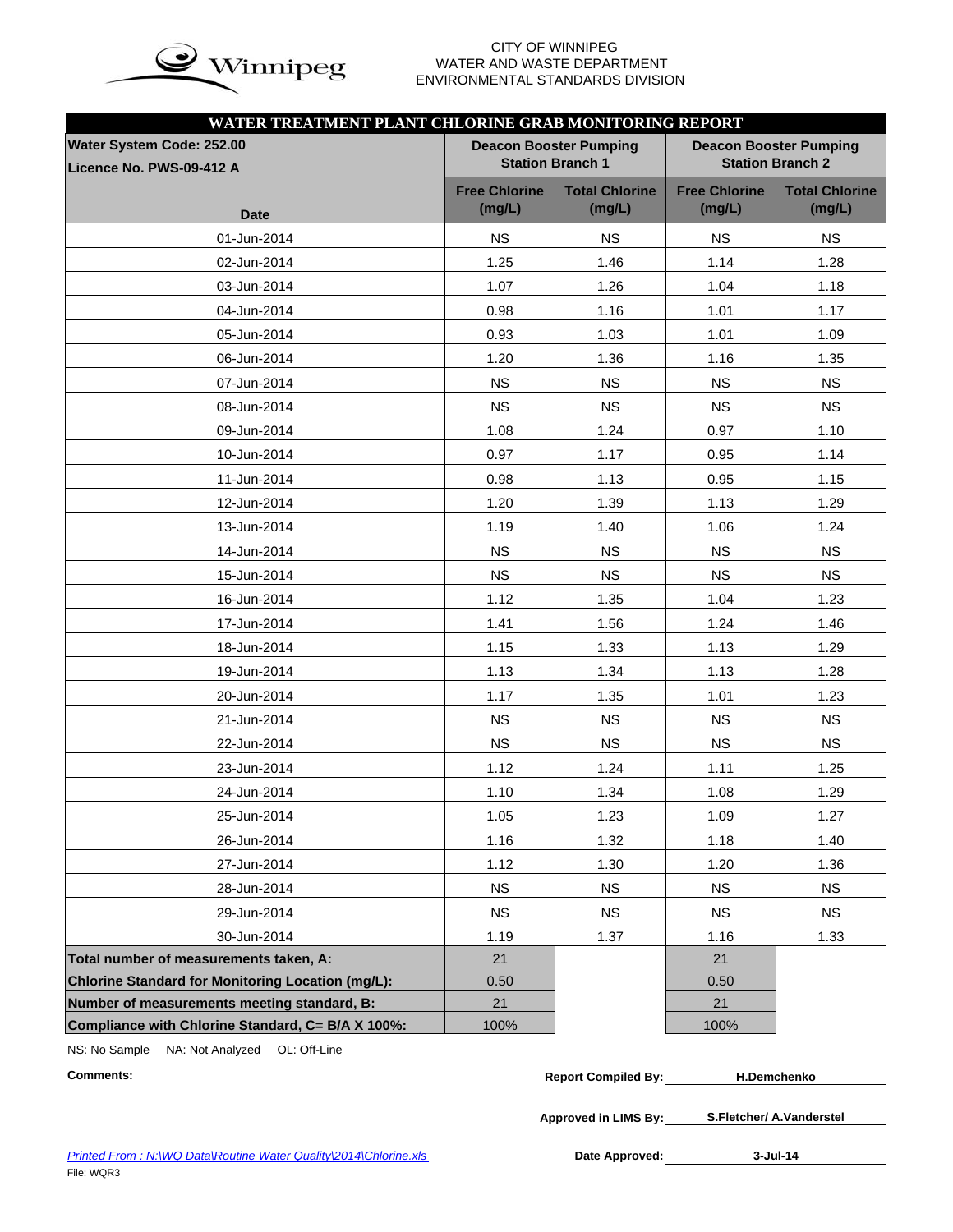

#### **CITY OF WINNIPEG** Water System Code: 252.00 WATER AND WASTE DEPARTMENT Licence Number: **PWS-09-412 A** WATER SERVICES

WATER TREATMENT PLANT UV REPORT

Report Period: **June 2014** Report Created: **Tuesday, July 01, 2014**

|            | <b>Transmittance</b> |           | <b>UVR-D100A</b>  |                | <b>UVR-D200A</b> |           |                  |        |        | <b>UVR-D300A</b><br><b>UVR-D400A</b> |                   |       |       |           |                   |         |         | <b>UVR-D500A</b> |                   |                |                   |           | UVR-D600A        |             |         |           | Total             |         |         | % Volume          |
|------------|----------------------|-----------|-------------------|----------------|------------------|-----------|------------------|--------|--------|--------------------------------------|-------------------|-------|-------|-----------|-------------------|---------|---------|------------------|-------------------|----------------|-------------------|-----------|------------------|-------------|---------|-----------|-------------------|---------|---------|-------------------|
| Date       | $\%$                 |           | Water Volume [ML] |                |                  |           | Water Volume IML |        |        |                                      | Water Volume [ML] |       |       |           | Water Volume [ML] |         |         |                  | Water Volume [ML] |                |                   |           | Water Volume IML |             |         |           | Water Volume [ML] |         |         | <b>Treated To</b> |
|            |                      | Untreated | Below             | To             | Total            | Untreated | Below            | To     | Total  | <b>Jntreated</b>                     | Below             | To    | Total | Untreated | Below             | To      | Total   | Jntreate         | Below             | To             | Total             | Untreated | Below            | To          | Total   | Untreated | Below             | To      | Total   | Dose              |
| 1/06/2014  | 95.32                | 0.00      | 0.00              | 0.00           | 0.00             | 0.00      | 0.00             | 81.74  | 81.7   | 0.00                                 | 0.00              | 0.00  | 0.0   | 0.00      | 0.00              | 76.53   | 76.5    | 0.00             | 0.00              | 40.97          | 40.9              | 0.00      | 0.00             | 49.22       | 49.2    | 0.00      | 0.00              | 248.47  | 248.4   | 100.00            |
| 2/06/2014  | 95.27                | 0.00      | 0.00              | 45.69          | 45.69            | 0.00      | 0.00             | 53.03  | 53.03  | 0.00                                 | 0.00              | 0.00  | 0.00  | 0.00      | 0.00              | 49.68   | 49.68   | 0.00             | 0.00              | 42.80          | 42.8              | 0.00      | 0.00             | 55.09       | 55.09   | 0.00      | 0.00              | 246.29  | 246.29  | 100.00            |
| 3/06/2014  | 95.26                | 0.00      | 0.00              | 42.6           | 42.6             | 0.00      | 0.00             | 65.97  | 65.9   | 0.00                                 | 0.00              | 0.00  | 0.0   | 0.00      | 0.00              | 39.35   | 39.3    | 0.00             | 0.00              | 43.77          | 43.7              | 0.00      | 0.00             | 54.70       | 54.7    | 0.00      | 0.00              | 246.41  | 246.4   | 100.00            |
| 4/06/2014  | 95.69                | 0.00      | 0.00              | 29.79          | 29.79            | 0.00      | 0.00             | 79.76  | 79.76  | 0.00                                 | 0.00              | 0.00  | 0.0   | 0.00      | 0.00              | 36.26   | 36.20   | 0.00             | 0.00              | 42.17          | 42.1              | 0.00      | 0.00             | 54.51       | 54.5    | 0.00      | 0.00              | 242.49  | 242.49  | 100.00            |
| 5/06/2014  | 95.93                | 0.00      | 0.00              | 59.88          | 59.88            | 0.00      | 0.06             | 80.69  | 80.7   | 0.00                                 | 0.00              | 0.00  | 0.0   | 0.00      | 0.00              | 0.00    | 0.00    | 0.00             | 0.00              | 45.            | 45.7              | 0.00      | 0.00             | 61.29       | 61.2    | 0.00      | 0.06              | 247.65  | 247.7   | 99.98             |
| 6/06/201   | 95.88                | 0.00      | 0.21              | 56.18          | 56.40            | 0.00      | 0.28             | 41.63  | 41.9   | 0.00                                 | 0.00              | 0.00  | 0.0   | 0.34      | 0.34              | 47.53   | 48.2    | 0.00             | 0.00              | 43.99          | 43.9              | 0.00      | 0.00             | 57.67       | 57.6    | 0.34      | 0.83              | 247.00  | 248.1   | 99.53             |
| 7/06/2014  | 95.98                | 0.00      | 0.05              | 77.65          | 77.70            | 0.00      | 0.00             | 0.00   | 0.00   | 0.00                                 | 0.00              | 0.00  | 0.0   | 0.00      | 0.00              | 77.72   | 77.72   | 0.00             | 0.00              | 36.02          | 36.0              | 0.00      | 0.00             | 56.50       | 56.5    | 0.00      | 0.05              | 247.89  | 247.95  | 99.98             |
| 8/06/2014  | 96.43                | 0.00      | 0.00              | 74.65          | 74.65            | 0.00      | 0.00             | 0.00   | 0.00   | 0.00                                 | 0.00              | 0.00  | 0.00  | 0.00      | 0.00              | 74.90   | 74.90   | 0.00             | 0.00              | 37.85          | 37.8              | 0.00      | 0.00             | 54.03       | 54.03   | 0.00      | 0.00              | 241.43  | 241.43  | 100.00            |
| 9/06/2014  | 96.13                | 0.00      | 0.00              | 60.22          | 60.22            | 0.00      | 0.00             | 14.63  | 14.63  | 0.00                                 | 0.00              | 0.00  | 0.00  | 0.00      | 0.00              | 73.92   | 73.9    | 0.00             | 0.00              | 21<br>.75      | 21.75             | 0.00      | 0.00             | 61<br>.45   | 61.45   | 0.00      | 0.00              | 231.98  | 231.98  | 100.00            |
| 10/06/201  | 96.49                | 0.00      | 0.00              | 73.76          | 73.76            | 0.00      | 0.00             | 0.00   | 0.00   | 0.00                                 | 0.00              | 0.00  | 0.0   | 0.00      | 0.00              | 77.14   | 77.1    | 0.00             | 0.00              | 0.00           | 0.00              | 0.00      | 0.00             | 74.90       | 74.90   | 0.00      | 0.00              | 225.80  | 225.80  | 100.00            |
| 11/06/2014 | 96.49                | 0.00      | 0.00              | 73.40          | 73.40            | 0.00      | 0.00             | 0.00   | 0.00   | 0.00                                 | 0.00              | 0.00  | 0.0   | 0.00      | 0.00              | 76.57   | 76.5    | 0.00             | 0.00              | 0.00           | 0.00              | 0.00      | 0.00             | 74.66       | 74.66   | 0.00      | 0.00              | 224.63  | 224.63  | 100.00            |
| 12/06/201  | 96.55                | 0.00      | 0.00              | 88.1'          | 88.1             | 0.00      | 0.00             | 0.00   | 0.00   | 0.00                                 | 0.00              | 0.00  | 0.0   | 0.00      | 0.00              | 41.65   | 41.6    | 0.00             | 0.00              | 20.24          | 20.2              | 0.00      | 0.00             | 78.43       | 78.4    | 0.00      | 0.00              | 228.44  | 228.4   | 100.00            |
| 13/06/201  | 96.66                | 0.00      | 0.00              | 96.83          | 96.8             | 0.00      | 0.00             | 0.00   | 0.00   | 0.00                                 | 0.00              | 0.00  | 0.0   | 0.00      | 0.00              | 0.00    | 0.00    | 0.00             | 0.00              | 49.36          | 49.3              | 0.00      | 0.06             | 81.00       | 81.0    | 0.00      | 0.06              | 227.19  | 227.25  | 99.97             |
| 14/06/2014 | 96.71                | 0.00      | 0.00              | 84.99          | 84.99            | 0.00      | 0.00             | 0.00   | 0.00   | 0.00                                 | 0.00              | 0.00  | 0.0   | 0.00      | 0.00              | 0.00    | 0.00    | 0.00             | 0.00              | 59.98          | 59.9              | 0.00      | 0.00             | 85.01       | 85.0    | 0.00      | 0.00              | 229.98  | 229.98  | 100.00            |
| 15/06/2014 | 96.84                | 0.00      | 0.00              | $85.0^{\circ}$ | 85.0'            | 0.00      | 0.00             | 0.00   | 0.00   | 0.00                                 | 0.00              | 0.00  | 0.00  | 0.00      | 0.00              | 0.00    | 0.00    | 0.00             | 0.00              | 48.89          | 48.8              | 0.00      | 0.00             | 81<br>02. ا | 81.02   | 0.00      | 0.00              | 214.92  | 214.92  | 100.00            |
| 16/06/2014 | 96.95                | 0.00      | 0.00              | 85.00          | 85.00            | 0.00      | 0.00             | 0.00   | 0.00   | 0.00                                 | 0.00              | 0.00  | 0.0   | 0.00      | 0.00              | 0.00    | 0.00    | 0.00             | 0.00              | $42.4^{\circ}$ | 42.4              | 0.00      | 0.00             | 77.60       | 77.60   | 0.00      | 0.00              | 205.01  | 205.0   | 100.00            |
| 17/06/2014 | 96.91                | 0.00      | 0.06              | 84.96          | 85.02            | 0.00      | 0.00             | 0.00   | 0.00   | 0.00                                 | 0.00              | 0.00  | 0.0   | 0.00      | 0.00              | 0.00    | 0.00    | 0.00             | 0.00              | 42.26          | 42.2              | 0.00      | 0.00             | 77.75       | 77.7    | 0.00      | 0.06              | 204.97  | 205.02  | 99.97             |
| 18/06/2014 | 96.86                | 0.00      | 0.00              | 84.84          | 84.84            | 0.00      | 0.00             | 0.00   | 0.00   | 0.00                                 | 0.00              | 0.00  | 0.0   | 0.00      | 0.00              | 0.00    | 0.00    | 0.00             | 0.00              | 41.51          | 41.5              | 0.00      | 0.00             | 75.70       | 75.7    | 0.00      | 0.00              | 202.05  | 202.0   | 100.00            |
| 19/06/201  | 96.78                | 0.00      | 0.00              | 3.05           | 3.05             | 0.00      | 0.00             | 0.00   | 0.0(   | 0.00                                 | 0.00              | 0.00  | 0.0   | 0.00      | 0.00              | 82.09   | 82.0    | 0.00             | 0.00              | 41.66          | 41.6              | 0.00      | 0.00             | 79.15       | 79.1    | 0.00      | 0.00              | 205.95  | 205.95  | 100.00            |
| 20/06/201  | 96.32                | 0.00      | 0.00              | 48.79          | 48.79            | 0.00      | 0.00             | 0.00   | 0.00   | 0.00                                 | 0.00              | 0.00  | 0.0   | 0.00      | 0.00              | 36.35   | 36.3    | 0.00             | 0.00              | 42.76          | 42.7              | 0.00      | 0.00             | 82.09       | 82.0    | 0.00      | 0.00              | 209.99  | 209.9   | 100.00            |
| 21/06/2014 | 96.46                | 0.00      | 0.26              | 41.40          | 41.65            | 0.00      | 0.00             | 0.00   | 0.00   | 0.00                                 | 0.00              | 0.00  | 0.0   | 0.00      | 0.00              | 39.80   | 39.8    | 0.00             | 0.00              | 47.63          | 47.6              | 0.00      | 0.00             | 84.37       | 84.3    | 0.00      | 0.26              | 213.20  | 213.45  | 99.88             |
| 22/06/2014 | 96.63                | 0.00      | 0.00              | 0.00           | 0.00             | 0.00      | 0.00             | 0.00   | 0.00   | 0.00                                 | 0.00              | 0.00  | 0.00  | 0.00      | 0.00              | 85.01   | 85.0    | 0.00             | 0.00              | 46.05          | 46.05             | 0.00      | 0.00             | 84.37       | 84.37   | 0.00      | 0.00              | 215.42  | 215.42  | 100.00            |
| 23/06/2014 | 96.61                | 0.00      | 0.00              | 0.00           | 0.00             | 0.00      | 0.00             | 0.00   | 0.00   | 0.00                                 | 0.00              | 0.00  | 0.00  | 0.00      | 0.00              | 84.99   | 84.9    | 0.00             | 0.00              | $50.6^{\circ}$ | 50.6              | 0.00      | 0.00             | 84.87       | 84.8    | 0.00      | 0.00              | 220.47  | 220.47  | 100.00            |
| 24/06/2014 | 96.49                | 0.00      | 0.00              | 26.56          | 26.56            | 0.00      | 0.00             | 0.00   | 0.00   | 0.00                                 | 0.00              | 0.00  | 0.0   | 0.00      | 0.00              | 52.80   | 52.80   | 0.00             | 0.00              | 63.12          | 63.1              | 0.00      | 0.00             | 84.85       | 84.8    | 0.00      | 0.00              | 227.34  | 227.34  | 100.00            |
| 25/06/2014 | 96.46                | 0.00      | 0.00              | 24.21          | 24.2             | 0.00      | 0.00             | 55.99  | 55.99  | 0.00                                 | 0.00              | 0.00  | 0.0   | 0.00      | 0.00              | 0.00    | 0.00    | 0.00             | 0.00              | 63.35          | 63.3              | 0.00      | 0.00             | 84.80       | 84.80   | 0.00      | 0.00              | 228.35  | 228.35  | 100.00            |
| 26/06/2014 | 96.15                | 0.00      | 0.00              | 0.00           | 0.00             | 0.00      | 0.00             | 84.99  | 84.99  | 0.00                                 | 0.00              | 0.00  | 0.0   | 0.00      | 0.00              | 0.00    | 0.00    | 0.00             | 0.00              | 58.02          | 58.0              | 0.00      | 0.00             | 85.02       | 85.0    | 0.00      | 0.00              | 228.03  | 228.03  | 100.00            |
| 27/06/2014 | 96.02                | 0.00      | 0.00              | 0.00           | 0.0              | 0.00      | 0.00             | 85.02  | 85.02  | 0.00                                 | 0.00              | 0.00  | 0.0   | 0.00      | 0.00              | 0.00    | 0.00    | 0.00             | 0.00              | 57.97          | 57.9              | 0.00      | 0.00             | 84.96       | 84.9    | 0.00      | 0.00              | 227.95  | 227.95  | 100.00            |
| 28/06/2014 | 96.48                | 0.00      | 0.00              | 1.01           | $1.0^{\circ}$    | 0.00      | 0.00             | 84.55  | 84.55  | 0.00                                 | 0.00              | 0.00  | 0.0   | 0.00      | 0.00              | 0.00    | 0.00    | 0.00             | 0.00              | 60.04          | 60.0              | 0.00      | 0.00             | 84.22       | 84.2    | 0.00      | 0.00              | 229.82  | 229.82  | 100.00            |
| 29/06/2014 | 96.39                | 0.00      | 0.00              | 0.00           | 0.00             | 0.00      | 0.00             | 85.00  | 85.00  | 0.00                                 | 0.00              | 0.00  | 0.0   | 0.00      | 0.00              | 0.00    | 0.00    | 0.00             | 0.00              | 64.40          | 64.4              | 0.00      | 0.00             | 84.98       | 84.98   | 0.00      | 0.00              | 234.38  | 234.38  | 100.00            |
| 30/06/2014 | 96.57                | 0.00      | 0.00              | 62.50          | 62.50            | 0.00      | 0.00             | 22.54  | 22.55  | 0.00                                 | 0.05              | 31.05 | 31.1  | 0.00      | 0.00              | 14.55   | 14.55   | 0.00             | 0.00              | 19.34          | 19.3 <sub>1</sub> | 0.00      | 0.00             | 84.99       | 84.9    | 0.00      | 0.05              | 234.97  | 235.03  | 99.98             |
|            |                      | 0.00      | 0.58              | 1411.08        | 1411 67          | 0.00      | 0.34             | 835.56 | 835.90 | 0.00                                 | 0.05              | 31.05 | 31.11 | 0.34      | 0.34              | 1066.85 | 1067.53 | 0.00             | 0.00              | 1274.72        | 1274.72           | 0.00      | 0.06             | 2219.19     | 2219.25 | 0.34      | 1.37              | 6838.46 | 6840.17 |                   |

**Water Volume [%]:**

Below Dose Untreated:

0.00 % 0.02 % 99.98 %

To Dose

Submitted By (Print): <u>D.Merredew</u> **Communication Communication** Signature: *\_\_\_*Original signed by D.Merredew